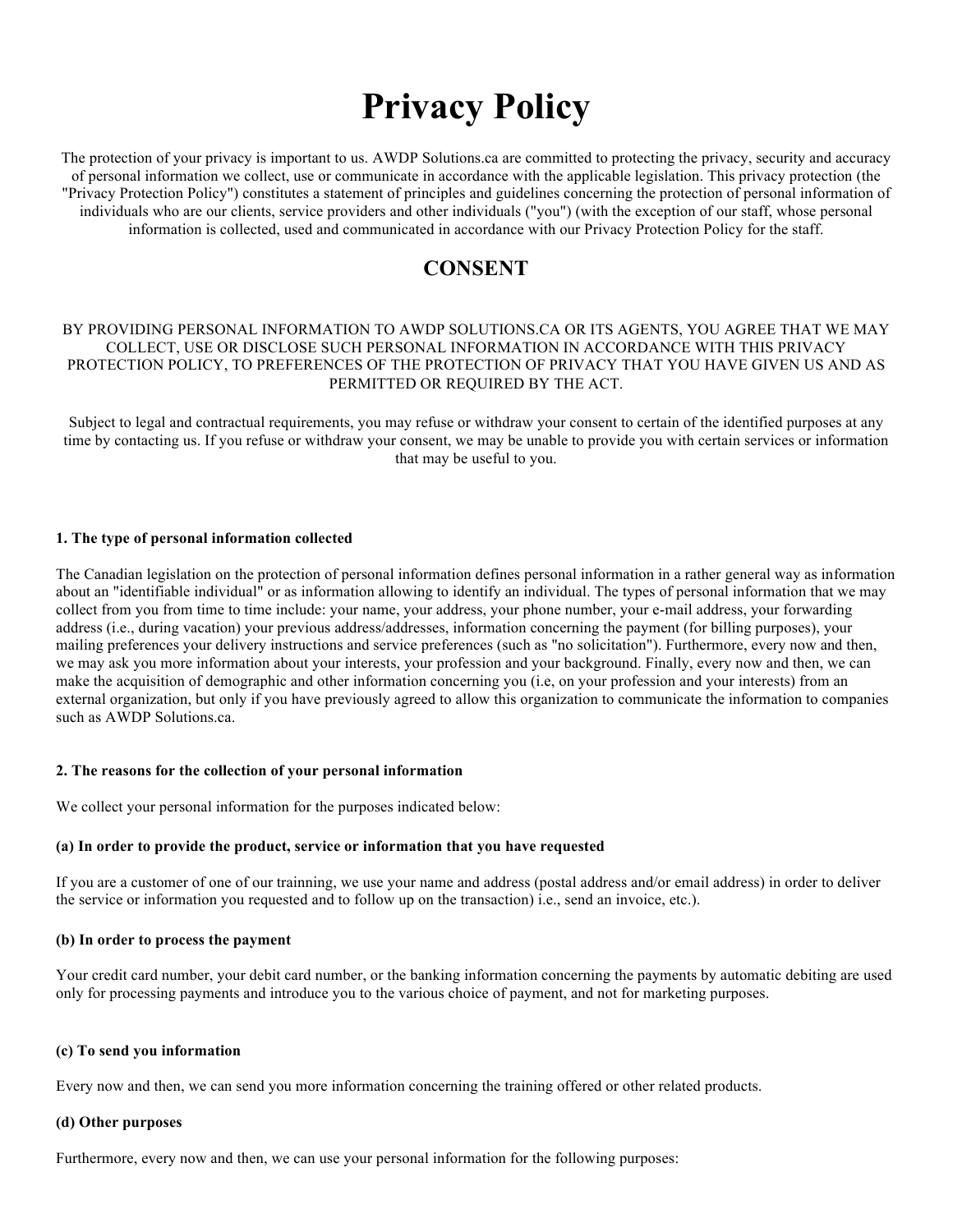- · to identify errors, fraud, theft and other illegal activities and protect AWDP Solutions.ca;
- to understand your needs and preferences, including to communicate with you and perform surveys, research and assessments;
- to obtain audited records concerning the number of purchased, followed training, etc.; and
- for any other purpose that we may inform you about every now and then.

#### **3. The communication of your personal information**

We can communicate your personal information to following third parties under the circumstances indicated below:

#### · **(a) Communications to the providers of services**

We can communicate your personal information to other companies that provide services on our behalf, such as suppliers of services for the processing of payments. Furthermore, we may disclose your personal information to an organization or to an individual whose services have been retained by AWDP Solutions.ca to assess your creditworthiness or to collect outstanding debts on an account, or to our auditors. We will only provide those companies with the information they need to deliver the service, and they are prohibited from using that information to any other purpose.

#### · **(b) Application of the Act and communication under an Act**

AWDP Solutions.ca may disclose your personal information to a government agency acting within lawful authority to obtain the information or when AWDP Solutions.ca has reasonable grounds to believe that the information could be useful in the investigation of an illicit activity, or to comply with a subpeona, a warrant or an order of a court or tribunal, of a person or of a competent body requiring the presentation of information, or to comply with the decision of a tribunal concerning the submission of pieces of information. AWDP Solutions.ca may also disclose your personal information to its legal adviser.

#### **4. The control of your personal information**

AWDP Solutions.ca wants you to be able to keep control of the way in which we use your personal information. In particular:

· E-mail communications will always include the identification of the sender as well as the option to "unsubscribe".

#### **5. The storage of your personal information**

Your personal information is stored on secure locations as well as on servers controlled by AWDP Solutions.ca, located either in our offices or in the offices of our service providers. To consult your personal information, please communicate with the person responsible for privacy protection at the following address  $info@awd$ psolutions.ca.

# **6. The protection of your personal information**

We deploy all reasonable efforts to prevent the loss, misuse and alteration of the personal information under our control. Our security policies are periodically reviewed and enhanced as necessary.

Only authorized employees and suppliers have access to your personal information. When personal information is sent to a third party for processing purposes, we ensure, through contractual agreements with the latter, that your personal information remains secure. We keep your personal information during the period where we provide you with a product or service, and for a reasonable period thereafter in the event that you would like to obtain a new service

We operate secure data networks protected by firewall systems and password protection corresponding to the standards of the industry. The information concerning credit cards are treated through processes of encryption and security corresponding to the standards of the industry.

#### **7. The protection of the privacy and our websites**

AWDP Solutions.ca sometimes collects personal information through its various websites. This clause contains additional information regarding the collection of such personal information.

**Cookies** - When an individual accesses to the AWDP Solutions.ca websites, we may use a device of the browser called a "cookie" to collect information as the type of Internet browser and the operating system that the visitor uses, the domain name of the websites from where the visitor comes from, the date and duration of the visit, the number of visits, average time spent on our websites, pages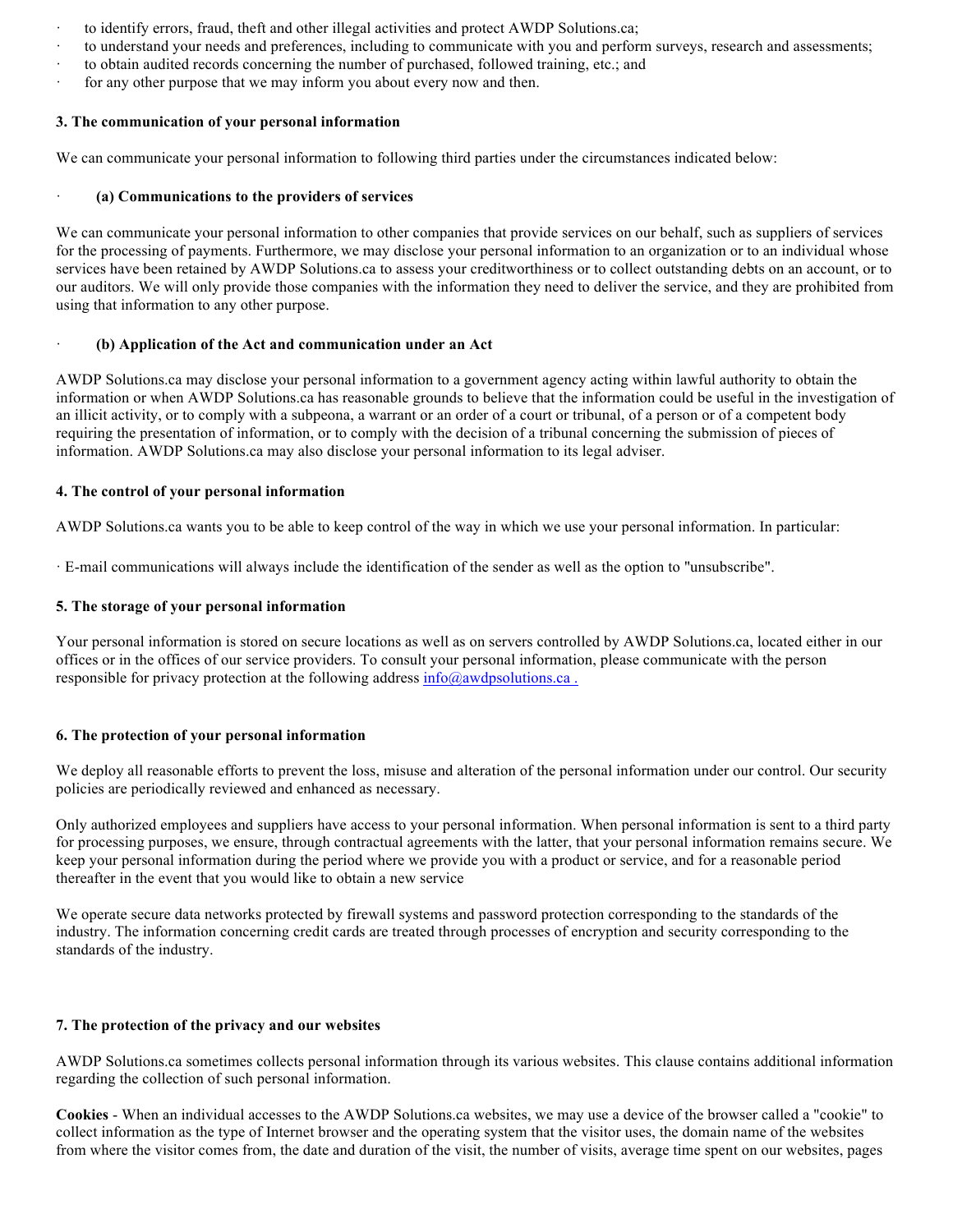viewed and the number of cookies accumulated. A cookie is a small text file containing a unique identification number that identifies the visitor's browser (without necessarily identify the latter) to the intention of our computers each time our websites are visited. Unless a visitor specifically informs us (i.e., by enrolling in our services or sending us a message from the websites), we will not know the identity of the visitors. Besides the identified purposes described in our Privacy Protection Policy, we can use this information from our websites and share it with other organizations with whom we have a commercial relationship to measure the use of our websites and to improve the functionality and content. Visitors can reset their browser in order to be notified as soon as they receive a cookie or to refuse cookies. However, when a visitor refuses cookies, he/she may be unable to use some of the features available in our websites.

**Online communications** - – In order to receive a product, a service or training, visitors to our websites may voluntarily submit their personal information to us for purposes such as questions, requests for information, a subscription to a training, consultation or downloading a video, the participation in contests or surveys. If AWDP Solutions.ca has identified you as a registered user of an online service, we may combine and store personal information about your use of our websites and the online information you have provided with certain other online and offline that we may have been able to gather.

**Communications by e-mail** - Occasionally, there may be instances when we will send you by e-mail communications linked to marketing or of promotional nature containing information that can be useful to you, including information about the products and services of AWDP Solutions.ca and other third parties with whom we have a commercial relationship. We will include instructions on how to unsubscribe and inform us of your preferences if you decide that you do not want to receive marketing e-mails or of promotional nature in the future from AWDP Solutions.ca.

Furthermore, if you send us a message by e-mail, we may retain that message and your e-mail address, as well as any response we send you.

**Opinion polls** - The opinion polls on our websites are anonymous. We do not correlate between the votes expressed in these surveys and names or e-mail addresses, unless this is expressly indicated at the time of the collection.

**Research** - For your convenience, research functions are sometimes provided on our websites. We keep logs in which the terms sought are recorded in order to learn more about the kind of information our visitors are seeking and thus improve our services.

**Hyperliens** – For your convenience, AWDP Solutions.ca websites sometimes include hyperlinks to websites managed by third parties. By activating these links, you will leave AWDP Solutions.ca's websites for those of third parties, which may be subject of practices and policies for the privacy protection different from those of AWDP Solutions.ca. AWDP Solutions.ca disclaims any responsibility for the use of these third-party websites.

**Advertising to children** - We believe that none of the websites of AWDP Solutions.ca does not address directly to children aged 13 years and less. Our ads are not intended knowingly children aged 12 and less, except as authorized by the Act.

**Individuals under the age of 18 years** - The individuals under the age of 18 should not provide or display personal information on our websites without the permission of their parents or guardian. In the framework of participation in a contest, we can ask for the name, address, phone number, e-mail address and the date of birth of an individual under the age of 18 years so that we can notify if he/she wins the contest. In this case, we will ask for the consent of a parent or guardian before collecting the information.

No information collected from users under the age of 18 years is used for any marketing or promotional purposes by AWDP Solutions.ca. Unless otherwise indicated at the time of the collection, we do not provide any personal information collected by the intermediary of a website of AWDP Solutions.ca on the part of individuals under the age of 18 years, regardless of the source, to any third-party for any reason whatsoever.

# **8. Modifications to the Privacy Protection Policy**

AWDP Solutions.ca reserves the right to modify or supplement this Privacy Protection Policy at any time. If we make changes to this Privacy Protection Policy, we will post these changes on our websites and the amended policy will be available on request to the person responsible for the privacy protection of AWDP Solutions.ca. However, AWDP Solutions.ca will obtain the necessary consents required under the terms of laws on the protection of personal information applicable if it seeks to collect, use or disclose personal information about an individual for purposes other than those for which the consent was given, unless otherwise required or permitted by the Act.

#### **9. How to contact us**

AWDP Solutions.ca has a person responsible for the privacy protection who oversees compliance with this Privacy Protection Policy and the laws applicable to the protection of personal information. The contact information of the person responsible for the privacy protection of AWDP Solutions.ca is the following: